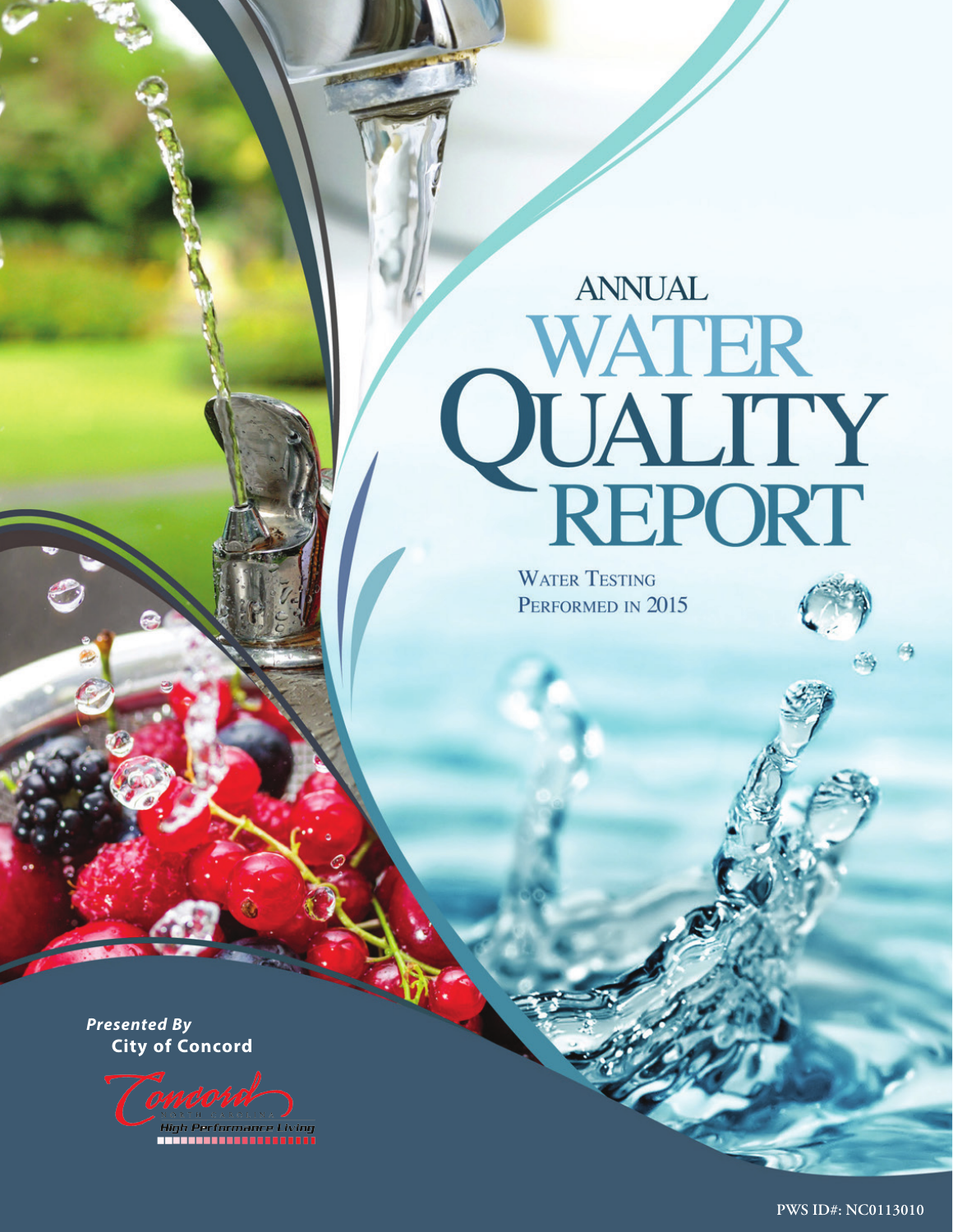#### Meeting the Challenge

Once again we are proud to present our annual<br>drinking water report, covering all drinking water testing performed between January 1 and December 31, 2015. Over the years, we have dedicated ourselves to producing drinking water that meets all state and federal standards. We continually strive to adopt new methods for delivering the best quality drinking water to your homes and businesses. As new challenges to drinking water safety emerge, we remain vigilant in meeting the goals of source water protection, water conservation, and community education while continuing to serve the needs of all of our water users.

Please remember that we are always available to assist you, should you ever have any questions or concerns about your water.

For more information about this report, or for any questions relating to your drinking water, please call Rusty Campbell, Water Treatment Superintendent, at (704) 920-5337.

#### Important Health Information

Some people may be more vulnerable to contaminants<br>in drinking water than the general population. Immunocompromised persons such as persons with cancer undergoing chemotherapy, persons who have undergone organ transplants, people with HIV/AIDS or other immune system disorders, some elderly, and infants may be particularly at risk from infections. These people should seek advice about drinking water from their health care providers. The

U.S. EPA/CDC (Centers for Disease Control and Prevention) guidelines on appropriate means to lessen the risk of infection by *Cryptosporidium* and other microbial contaminants are available from the Safe Drinking Water Hotline at (800) 426-4791 or http://water. epa.gov/drink/hotline.



#### Substances That Could Be in Water

To ensure that tap water is safe to drink, the U.S.<br>EPA prescribes regulations limiting the amount of certain contaminants in water provided by public water systems. U.S. Food and Drug Administration regulations establish limits for contaminants in bottled water, which must provide the same protection for public health. Drinking water, including bottled water, may reasonably be expected to contain at least small amounts of some contaminants. The presence of these contaminants does not necessarily indicate that the water poses a health risk.

The sources of drinking water (both tap water and bottled water) include rivers, lakes, streams, ponds, reservoirs, springs, and wells. As water travels over the surface of the land or through the ground, it dissolves naturally occurring minerals, in some cases, radioactive material, and substances resulting from the presence of animals or from human activity. Substances that may be present in source water include:

**Microbial Contaminants**, such as viruses and bacteria, which may come from sewage treatment plants, septic systems, agricultural livestock operations, or wildlife;

**Inorganic Contaminants**, such as salts and metals, which can be naturally occurring or may result from urban stormwater runoff, industrial or domestic wastewater discharges, oil and gas production, mining, or farming;

**Pesticides and Herbicides**, which may come from a variety of sources such as agriculture, urban stormwater runoff, and residential uses;

**Organic Chemical Contaminants**, including synthetic and volatile organic chemicals, which are by-products of industrial processes and petroleum production and may also come from gas stations, urban stormwater runoff, and septic systems;

**Radioactive Contaminants**, which can be naturally occurring or may be the result of oil and gas production and mining activities.

For more information about contaminants and potential health effects, call the U.S. EPA's Safe Drinking Water Hotline at (800) 426-4791.

# Where Does My Water Come From?

The City of Concord obtains water from five different sources. The City has two water treatment plants, which draw water<br>from three surface water reservoirs. The Coddle Creek Water Treatment Plant draws water from Lake Don Hillgrove Water Treatment Plant draws water from Lake Concord, Lake Fisher, and Lake Don T. Howell. The City of Concord also purchases water from the City of Kannapolis. For information on the quality of Kannapolis' water, contact Wilmer Melton, Director of Public Works, at (704) 920-4200. Plans are under way to ensure that we have an adequate water supply. Additionally, the City of Concord can purchase water from the City of Charlotte. For information on the quality of Charlotte's water, contact Charlotte-Mecklenburg Utilities at (704) 391-5144.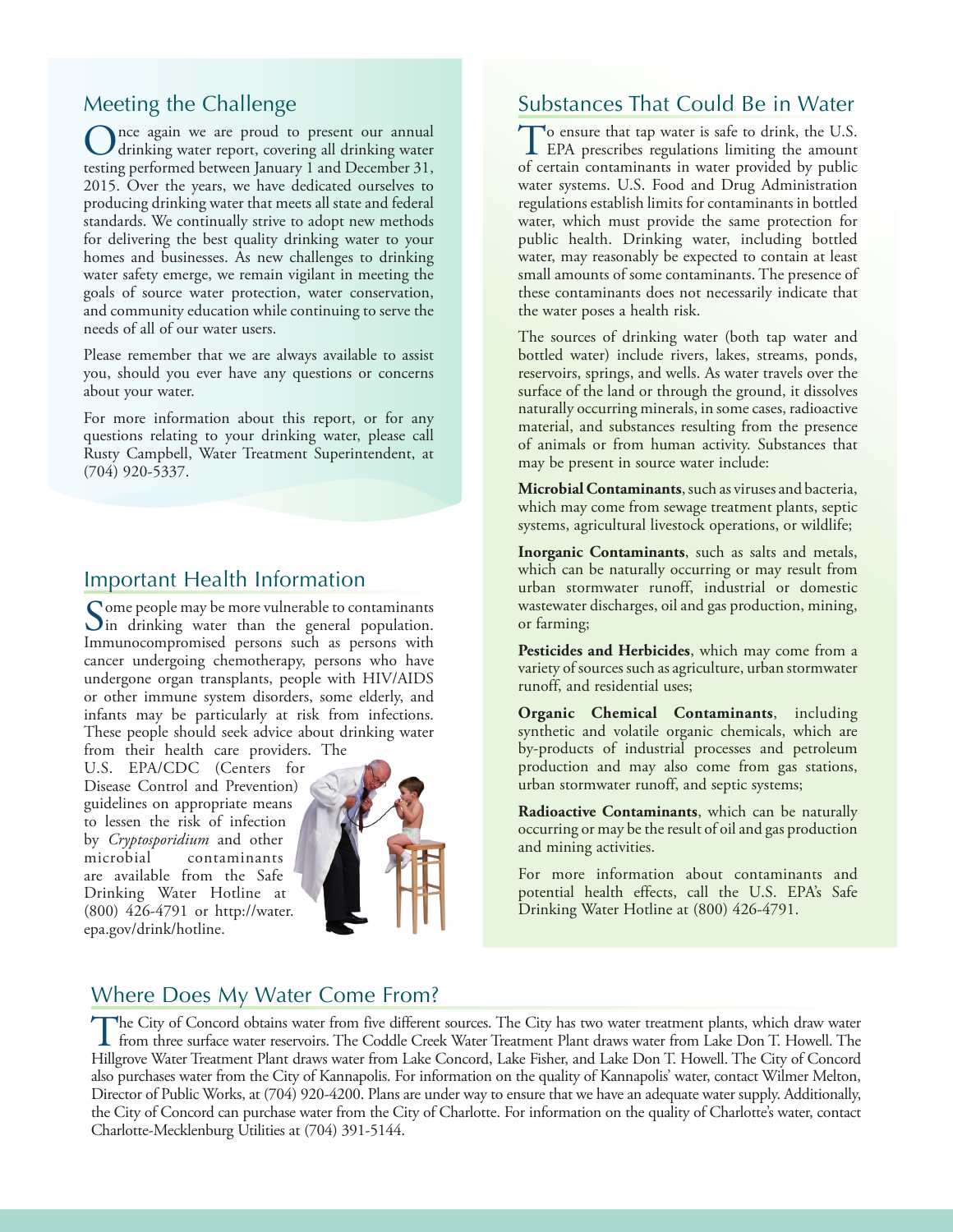# Source Water Assessment Program (SWAP) Results

The North Carolina Department of Environment and<br>
Natural Resources (DENR), Public Water Supply<br>
(NWC) Service Supply West Announce Departme(SWAD) (PWS) Section, Source Water Assessment Program (SWAP), conducted assessments for all drinking water sources across North Carolina. The purpose of the assessments was to determine the susceptibility of each drinking water source (well or surface water intake) to potential contaminant sources (PCSs). The results of the assessment are available in SWAP Reports that include maps, background information and a relative susceptibility rating of higher, moderate, or lower.

The relative susceptibility rating of each source for the City of Concord and the City of Kannapolis was determined by combining the contaminant rating (number and location of PCSs within the assessment area) and the inherent vulnerability rating (i.e., characteristics or existing conditions of the well or watershed and its delineated assessment area). The assessment findings are summarized in the table below: The complete SWAP Report for the city of Concord may be viewed on the Web at http://www.ncwater.org/files/swap/ SWAP\_Reports/0113010\_7\_3\_2015\_85\_11.pdf and the complete swap report for the City of Kannapolis may be viewed at http://www.ncwater.org/files/swap/SWAP\_ Reports/0180065\_7\_13\_2015\_85\_11.pdf. Please note that because SWAP results and reports are periodically updated by the PWS Section, the results available on this Web site may differ from the results that were available at the time this consumer confidence report was prepared. If you have any questions about the SWAP Report, please contact the Source Water Assessment staff by phone at (919) 715-2633.

A susceptibility rating of higher does not imply poor water quality, but rather the system's potential to become contaminated by PCSs in the assessment area.

| <b>SUSCEPTIBILITY OF SOURCES TO PCSS</b>    |                             |                         |
|---------------------------------------------|-----------------------------|-------------------------|
| <b>SOURCE NAME</b>                          | <b>SUSCEPTBILITY RATING</b> | <b>SWAP REPORT DATE</b> |
| Lake Fisher/Coldwater Creek (Concord)       | Moderate                    | July $3, 2015$          |
| Lake Concord/Coldwater Creek (Concord)      | Moderate                    | July 3, 2015            |
| Lake Don T. Howell (Concord and Kannapolis) | Moderate                    | July 3, 2015            |
| Kannapolis Lake (Kannapolis)                | Moderate                    | July 13, 2015           |
| Second Creek/Back Creek (Kannapolis)        | Moderate                    | July 13, 2015           |

# Additional Testing

To comply with the Long Term 2 Enhanced<br>Surface Water Treatment (LT2) Rule, the City<br>of Canacal began collecting magnetic camelo from of Concord began collecting monthly samples from its raw water sources in October 2015, for analysis of *Cryptosporidium* and *E. coli*. This sampling will continue for 24 months. Here are the results that were obtained in 2015:

*Cryptosporidium*: *Cryptosporidium* was detected in only one raw sample out of nine raw water samples. The detection was found at Lake Fisher, at a level of 0.089 oocysts/L.

*E. coli*: The following averages and ranges were obtained from analyses of the following City of Concord raw water sources (results shown are reported as MPN, colonies/100 mL of sample):

| <b>RAW WATER SOURCE</b> | <b>AVERAGE RESULT</b> | <b>RANGE</b> |
|-------------------------|-----------------------|--------------|
| Lake Don T. Howell      | 23.1                  | $2 - 60.9$   |
| Lake Fisher             | 129.1                 | $2 - 379$    |
| Lake Concord            | 231.5                 | $9.7 - 670$  |

# Lead in Home Plumbing

If present, elevated levels of lead can cause serious<br>health problems, especially for pregnant women and f present, elevated levels of lead can cause serious young children. Lead in drinking water is primarily from materials and components associated with service lines and home plumbing. We are responsible for providing high-quality drinking water, but cannot control the variety of materials used in plumbing components. When your water has been sitting for several hours, you can minimize the potential for lead exposure by flushing your tap for 30 seconds to 2 minutes before using water for drinking or cooking. If you are concerned about lead in your water, you may wish to have your water tested. Information on lead in drinking water, testing methods, and steps you can take to minimize exposure is available from the Safe Drinking Water Hotline or at www.epa.gov/lead.

# Community Participation

You are invited to participate in our public forum and voice your concerns about your drinking water. The Concord City Council meets the second Thursday of each month at 6 p.m., in the Council Chambers located at 35 Cabarrus Avenue W., Concord, NC.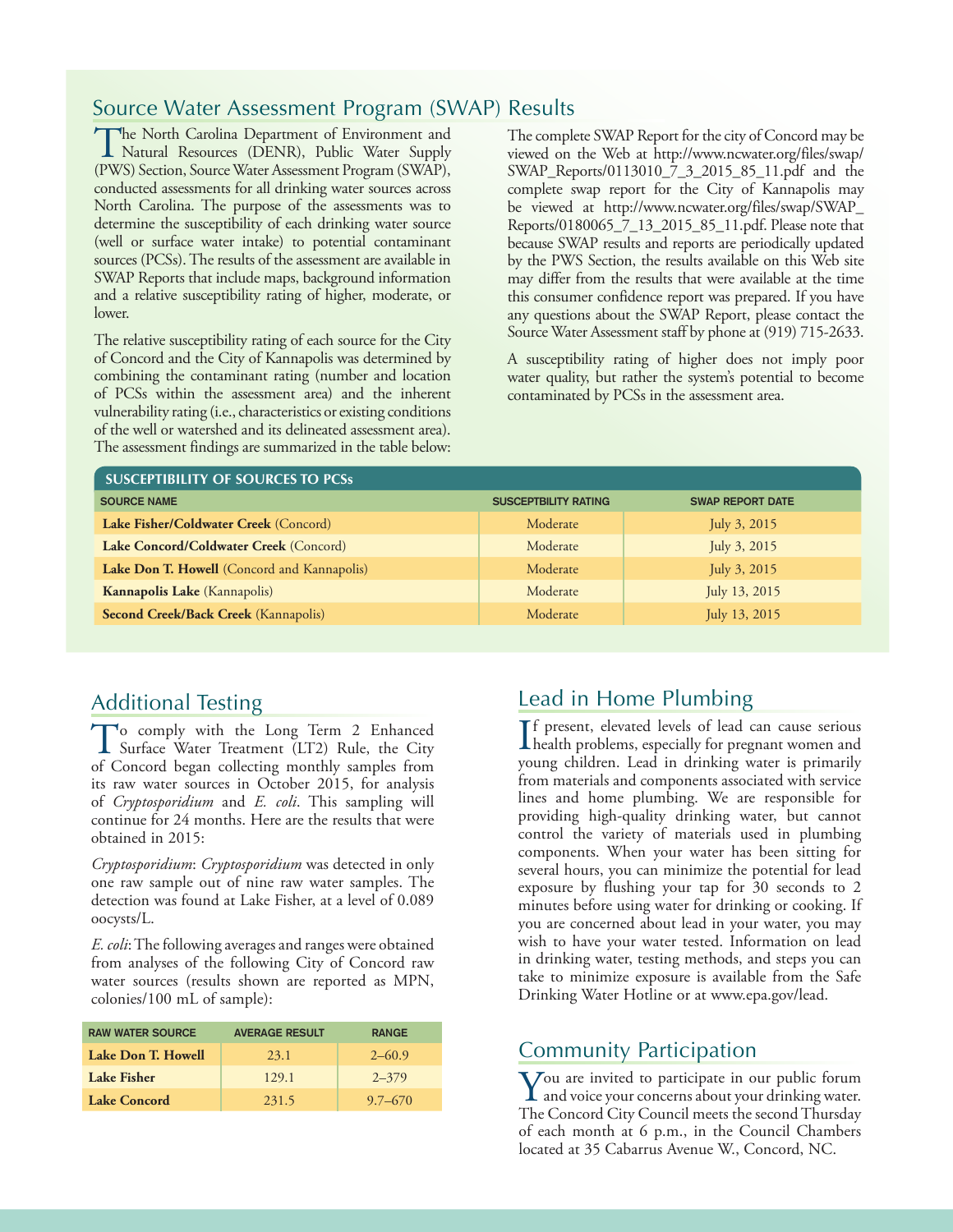# Sampling Results

Turing the past year, we have taken hundreds of water samples to determine the presence of any radioactive, biological, inorganic, volatile organic, or synthetic organic contaminants. The table below shows only those contaminants that were detected in the water. The State requires us to monitor for certain substances less than once per year, because the concentrations of these substances do not change frequently. In these cases, the most recent sample data are included, along with the year in which the sample was taken.

We participated in the 3rd stage of the EPA's Unregulated Contaminant Monitoring Rule (UCMR3) program by performing additional tests on our drinking water. UCMR3 benefits the environment and public health by providing the EPA with data on the occurrence of contaminants suspected to be in drinking water, in order to determine if EPA needs to introduce new regulatory standards to improve drinking water quality. Contact us for more information on this program.

| <b>REGULATED SUBSTANCES</b>                                                                              |                               |                               |             |                                                 |                        |                                                              |                        |                                       |                                              |                                  |                                                                                        |                          |                                  |                           |                  |                                                                                                                                            |  |
|----------------------------------------------------------------------------------------------------------|-------------------------------|-------------------------------|-------------|-------------------------------------------------|------------------------|--------------------------------------------------------------|------------------------|---------------------------------------|----------------------------------------------|----------------------------------|----------------------------------------------------------------------------------------|--------------------------|----------------------------------|---------------------------|------------------|--------------------------------------------------------------------------------------------------------------------------------------------|--|
|                                                                                                          |                               |                               |             |                                                 |                        |                                                              | <b>City of Concord</b> |                                       | <b>Hillgrove WTP</b>                         |                                  | <b>Coddle Creek WTP</b>                                                                |                          |                                  | <b>City of Kannapolis</b> |                  |                                                                                                                                            |  |
| <b>SUBSTANCE</b><br>(UNIT OF MEASURE)                                                                    |                               | <b>YEAR</b><br><b>SAMPLED</b> |             | <b>MCL</b><br>[MRDL]                            | <b>MCLG</b><br>[MRDLG] | <b>AMOUNT</b><br><b>RANGE</b><br><b>DETECTED</b><br>LOW-HIGH |                        | <b>AMOUNT</b><br><b>DETECTED</b>      | <b>RANGE</b><br>LOW-HIGH                     | <b>AMOUNT</b><br><b>DETECTED</b> |                                                                                        | <b>RANGE</b><br>LOW-HIGH | <b>AMOUNT</b><br><b>DETECTED</b> | <b>RANGE</b><br>LOW-HIGH  | <b>VIOLATION</b> | <b>TYPICAL SOURCE</b>                                                                                                                      |  |
| <b>Atrazine</b> (ppb)                                                                                    |                               | 2015                          |             | $\mathfrak{Z}$                                  | $\overline{3}$         | <b>NA</b>                                                    | <b>NA</b>              | <b>NA</b>                             | <b>NA</b>                                    | 0.8                              |                                                                                        | $0 - 0.8$                | 0.620                            | $0 - 0.620$               | N <sub>o</sub>   | Runoff from<br>herbicide used on<br>row crops                                                                                              |  |
| Chlorine (ppm)                                                                                           |                               | 2015                          |             | $[4]$                                           | $[4]$                  | 0.92                                                         | $0.20 - 2.05$          | <b>NA</b>                             | <b>NA</b>                                    | <b>NA</b>                        |                                                                                        | <b>NA</b>                | 0.90                             | $0.20 - 1.94$             | N <sub>o</sub>   | Water additive used<br>to control microbes                                                                                                 |  |
| <b>Fluoride</b> (ppm)                                                                                    |                               | 2015                          |             | $\overline{4}$                                  | $\overline{4}$         | <b>NA</b>                                                    | <b>NA</b>              |                                       | <b>NA</b>                                    | 0.41                             |                                                                                        | NA                       | 0 <sup>1</sup>                   | <b>NA</b>                 | N <sub>o</sub>   | Erosion of natural<br>deposits; Water<br>additive that<br>promotes strong<br>teeth; Discharge<br>from fertilizer and<br>aluminum factories |  |
| Haloacetic Acids [HAA] <sup>2</sup><br>(ppb)                                                             |                               | 2015                          |             | 60                                              | <b>NA</b>              | 57.6                                                         | $26 - 75$              | <b>NA</b>                             | <b>NA</b>                                    | <b>NA</b>                        |                                                                                        | <b>NA</b>                | 43                               | $23 - 52$                 | N <sub>o</sub>   | By-product of<br>drinking water<br>disinfection                                                                                            |  |
| <b>TTHMs</b> [Total<br>Trihalomethanes] $3$ (ppb)                                                        |                               | 2015                          |             | 80                                              | <b>NA</b>              | 71                                                           | $35 - 103$             | <b>NA</b>                             | <b>NA</b>                                    | <b>NA</b>                        |                                                                                        | NA                       | 60<br>$19 - 93$                  |                           | N <sub>o</sub>   | By-product of<br>drinking water<br>disinfection                                                                                            |  |
| <b>Total Coliform Bacteria</b><br>(% positive samples)                                                   |                               | 2015                          |             | 5% of monthly<br>samples are<br>positive        | $\overline{0}$         | 3 <sup>4</sup>                                               | <b>NA</b>              | <b>NA</b>                             | <b>NA</b>                                    | <b>NA</b>                        |                                                                                        | NA                       | 2 <sup>5</sup>                   | <b>NA</b>                 | No               | Naturally present in<br>the environment                                                                                                    |  |
| <b>Total Organic Carbon</b><br>$[TOC]^\circ$ (removal ratio)                                             |                               | 2015                          |             | <b>TT</b>                                       | <b>NA</b>              | NA                                                           | <b>NA</b>              | 1.24                                  | $1.03 - 1.57$                                | 1.29                             |                                                                                        | $1.17 - 1.58$            | 1.28                             | $1.14 - 1.47$             | No               | Naturally present in<br>the environment                                                                                                    |  |
| Turbidity <sup>7</sup> (NTU)                                                                             |                               | 2015                          |             | $TT = 1 NTU$                                    | <b>NA</b>              | <b>NA</b>                                                    | <b>NA</b>              | 0.17                                  | $0.03 - 0.17$                                | 0.25                             |                                                                                        | $0.04 - 0.25$            | 0.261                            | $0.024 - 0.261$           | N <sub>o</sub>   | Soil runoff                                                                                                                                |  |
| Turbidity (Lowest monthly<br>percent of samples meeting<br>limit)                                        |                               | 2015                          |             | $TT = 95\%$ of<br>samples $< 0.3$<br><b>NTU</b> | <b>NA</b>              | <b>NA</b>                                                    | <b>NA</b>              | 100                                   | <b>NA</b>                                    | 100                              |                                                                                        | <b>NA</b>                | 100                              | <b>NA</b>                 | No               | Soil runoff                                                                                                                                |  |
| Tap water samples were collected for lead and copper analyses from sample sites throughout the community |                               |                               |             |                                                 |                        |                                                              |                        |                                       |                                              |                                  |                                                                                        |                          |                                  |                           |                  |                                                                                                                                            |  |
| <b>City of Concord</b>                                                                                   |                               |                               |             |                                                 |                        |                                                              |                        |                                       | <b>City of Kannapolis</b>                    |                                  |                                                                                        |                          |                                  |                           |                  |                                                                                                                                            |  |
| <b>SUBSTANCE</b><br>(UNIT OF MEASURE)                                                                    | <b>YEAR</b><br><b>SAMPLED</b> | <b>AL</b>                     | <b>MCLG</b> | <b>AMOUNT DETECTED</b><br>(90TH%TILE)           |                        | <b>SITES ABOVE AL/</b><br><b>TOTAL SITES</b>                 |                        | <b>AMOUNT DETECTED</b><br>(90TH%TILE) | <b>SITES ABOVE AL/</b><br><b>TOTAL SITES</b> |                                  | <b>VIOLATION TYPICAL SOURCE</b>                                                        |                          |                                  |                           |                  |                                                                                                                                            |  |
| <b>Copper</b> (ppm)                                                                                      | 2015                          | 1.3                           | 1.3         | 0.236                                           |                        | 0/60                                                         |                        | 0.22                                  | 0/30                                         |                                  | N <sub>o</sub><br>Corrosion of household plumbing systems; Erosion of natural deposits |                          |                                  |                           |                  |                                                                                                                                            |  |

**Lead** (ppb) 2015 15 0 0 0 0/60 0 0/50 0 0/30 No Corrosion of household plumbing systems; Erosion of natural deposits